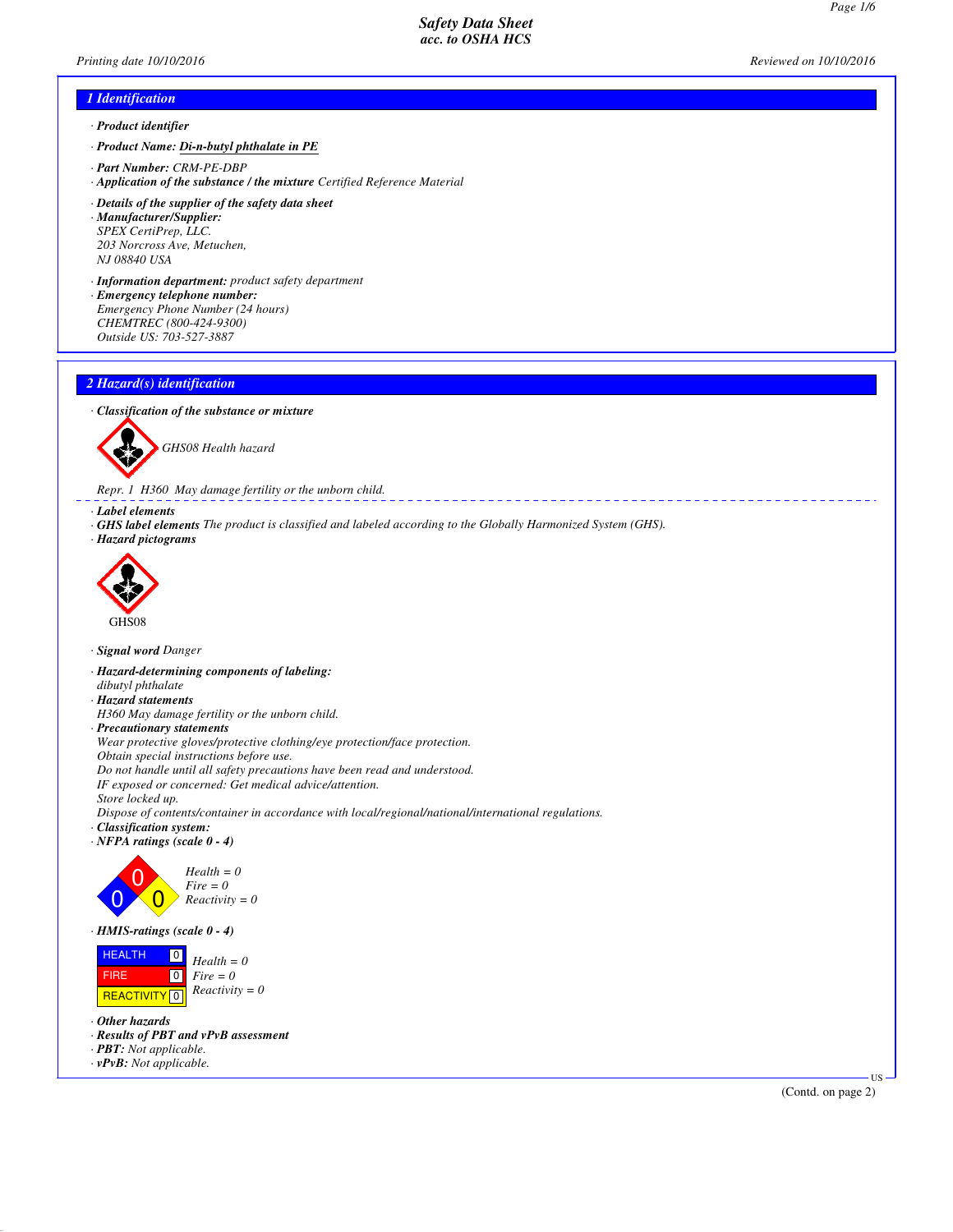*Printing date 10/10/2016 Reviewed on 10/10/2016*

## *Product Name: Di-n-butyl phthalate in PE*

(Contd. of page 1)

| 3 Composition/information on ingredients                                                                                           |         |
|------------------------------------------------------------------------------------------------------------------------------------|---------|
| • Chemical characterization: Mixtures<br>· <b>Description:</b> Mixture of the substances listed below with nonhazardous additions. |         |
| · Dangerous components:                                                                                                            |         |
| 84-74-2 dibutyl phthalate                                                                                                          | $0.1\%$ |
| $\cdot$ Chemical identification of the substance/preparation                                                                       |         |
| 9002-88-4 Polyethylene low density                                                                                                 | 99.9%   |

# *4 First-aid measures*

#### *· Description of first aid measures*

- *· After inhalation: Supply fresh air; consult doctor in case of complaints.*
- *· After skin contact: Generally the product does not irritate the skin.*
- *· After eye contact: Rinse opened eye for several minutes under running water.*
- *· After swallowing: If symptoms persist consult doctor.*
- *· Information for Doctor:*
- *· Most important symptoms and effects, both acute and delayed No further relevant information available.*
- *· Indication of any immediate medical attention and special treatment needed No further relevant information available.*

## *5 Fire-fighting measures*

- *· Extinguishing media*
- *· Suitable extinguishing agents: CO2, extinguishing powder or water spray. Fight larger fires with water spray or alcohol resistant foam.*
- *· Special hazards arising from the substance or mixture No further relevant information available.*
- *· Advice for firefighters*
- *· Protective equipment: No special measures required.*

#### *6 Accidental release measures*

- *· Personal precautions, protective equipment and emergency procedures Not required.*
- *· Environmental precautions: Do not allow to enter sewers/ surface or ground water.*
- *· Methods and material for containment and cleaning up: Pick up mechanically.*
- *· Reference to other sections*
- *See Section 7 for information on safe handling.*
- *See Section 8 for information on personal protection equipment.*
- *See Section 13 for disposal information.*

#### *7 Handling and storage*

- *· Handling:*
- *· Precautions for safe handling No special precautions are necessary if used correctly.*
- *· Information about protection against explosions and fires: No special measures required.*
- *· Conditions for safe storage, including any incompatibilities*
- *· Storage:*
- *· Requirements to be met by storerooms and receptacles: No special requirements.*
- *· Information about storage in one common storage facility: Not required.*
- *· Further information about storage conditions: None.*
- *· Specific end use(s) No further relevant information available.*

# *8 Exposure controls/personal protection*

*· Additional information about design of technical systems: No further data; see item 7.*

*· Control parameters*

*· Components with limit values that require monitoring at the workplace:*

*84-74-2 dibutyl phthalate*

*PEL Long-term value: 5 mg/m³*

*REL Long-term value: 5 mg/m³*

*TLV Long-term value: 5 mg/m³*

*· Additional information: The lists that were valid during the creation were used as basis.*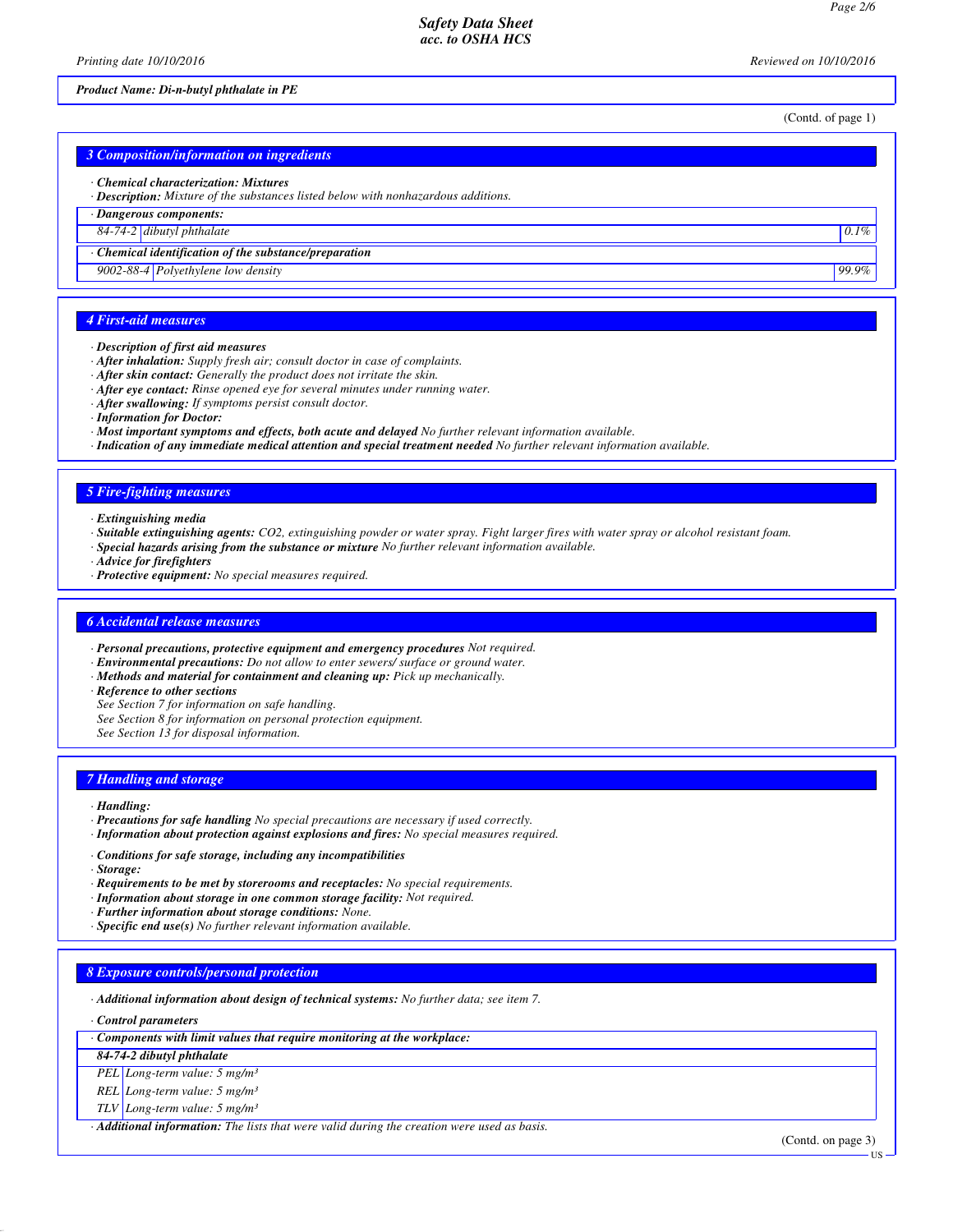*Printing date 10/10/2016 Reviewed on 10/10/2016*

## *Product Name: Di-n-butyl phthalate in PE*

*· Exposure controls · Personal protective equipment:*

- *· General protective and hygienic measures: Wash hands before breaks and at the end of work.*
- *· Breathing equipment: Not required.*
- *· Protection of hands:*

*The glove material has to be impermeable and resistant to the product/ the substance/ the preparation.*

*Due to missing tests no recommendation to the glove material can be given for the product/ the preparation/ the chemical mixture.*

- *Selection of the glove material on consideration of the penetration times, rates of diffusion and the degradation*
- *· Material of gloves*

*The selection of the suitable gloves does not only depend on the material, but also on further marks of quality and varies from manufacturer to manufacturer. As the product is a preparation of several substances, the resistance of the glove material can not be calculated in advance and has therefore to be checked prior to the application.*

*· Penetration time of glove material*

*The exact break through time has to be found out by the manufacturer of the protective gloves and has to be observed.*

*· Eye protection: Not required.*

| 9 Physical and chemical properties                                                                           |                                               |
|--------------------------------------------------------------------------------------------------------------|-----------------------------------------------|
| · Information on basic physical and chemical properties<br><b>General Information</b><br>$\cdot$ Appearance: |                                               |
| Form:                                                                                                        | Solid                                         |
| Color:                                                                                                       | According to product specification            |
| $·$ <i>Odor</i> :                                                                                            | Characteristic                                |
| Odour Threshold:                                                                                             | Not applicable.                               |
| $\cdot$ pH-value:                                                                                            | Not applicable.                               |
| Change in condition<br>Melting point/Melting range:<br><b>Boiling point/Boiling range:</b>                   | Undetermined.<br>Undetermined.                |
| · Flash point:                                                                                               | Not applicable.                               |
| · Flammability (solid, gaseous):                                                                             | Not determined.                               |
| · Ignition temperature:                                                                                      |                                               |
| Decomposition temperature:                                                                                   | Not applicable.                               |
| · Auto igniting:                                                                                             | Product is not selfigniting.                  |
| · Danger of explosion:                                                                                       | Product does not present an explosion hazard. |
| · Explosion limits:                                                                                          |                                               |
| Lower:                                                                                                       | Not applicable.                               |
| Upper:                                                                                                       | Not applicable.                               |
| · Vapor pressure:                                                                                            | Not applicable.                               |
| · Density                                                                                                    | Not applicable.                               |
| $\cdot$ Relative density                                                                                     | Not applicable.                               |
| · Vapor density                                                                                              | Not applicable.                               |
| $\cdot$ Evaporation rate                                                                                     | Not applicable.                               |
| · Solubility in / Miscibility with<br>Water:                                                                 | Insoluble.                                    |
| · Partition coefficient (n-octanol/water): Not applicable.                                                   |                                               |
| · Viscosity:                                                                                                 |                                               |
| Dynamic:                                                                                                     | Not applicable.                               |
| Kinematic:                                                                                                   | Not applicable.                               |
| · Solvent content:<br>Organic solvents:                                                                      | $0.0 \%$                                      |
| <b>Solids content:</b>                                                                                       | 99.9%                                         |
| $·$ Other information                                                                                        | No further relevant information available.    |

*10 Stability and reactivity*

*· Reactivity No further relevant information available.*

(Contd. on page 4)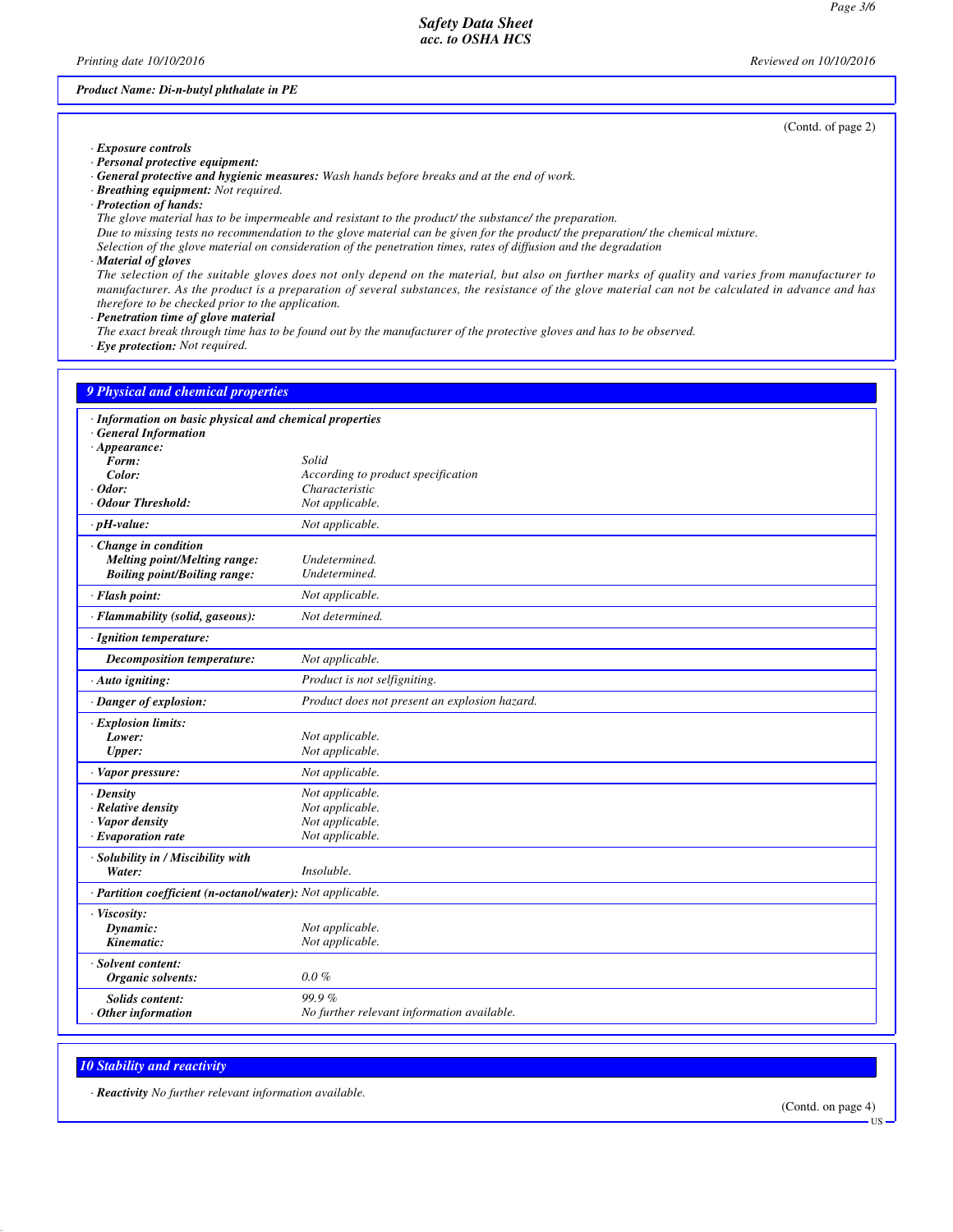*Printing date 10/10/2016 Reviewed on 10/10/2016*

# *Product Name: Di-n-butyl phthalate in PE*

- *· Chemical stability*
- *· Thermal decomposition / conditions to be avoided: No decomposition if used according to specifications.*
- *· Possibility of hazardous reactions No dangerous reactions known.*
- *· Conditions to avoid No further relevant information available.*
- *· Incompatible materials: No further relevant information available.*
- *· Hazardous decomposition products: No dangerous decomposition products known.*

#### *11 Toxicological information*

- *· Information on toxicological effects*
- *· Acute toxicity:*
- *· Primary irritant effect:*
- *· on the skin: No irritant effect.*
- *· on the eye: No irritating effect.*
- *· Sensitization: No sensitizing effects known. · Additional toxicological information:*
- *· Carcinogenic categories*

*· IARC (International Agency for Research on Cancer)*

*9002-88-4 Polyethylene low density 3* 

*· NTP (National Toxicology Program)*

*None of the ingredients is listed.*

*· OSHA-Ca (Occupational Safety & Health Administration)*

*None of the ingredients is listed.*

#### *12 Ecological information*

- *· Toxicity*
- *· Aquatic toxicity: No further relevant information available.*
- *· Persistence and degradability No further relevant information available.*
- *· Behavior in environmental systems:*
- *· Bioaccumulative potential No further relevant information available.*
- *· Mobility in soil No further relevant information available.*
- *· Additional ecological information:*
- *· General notes:*

*Water hazard class 1 (Self-assessment): slightly hazardous for water*

- *Do not allow undiluted product or large quantities of it to reach ground water, water course or sewage system.*
- *· Results of PBT and vPvB assessment*
- *· PBT: Not applicable.*
- *· vPvB: Not applicable.*
- *· Other adverse effects No further relevant information available.*

## *13 Disposal considerations*

- *· Waste treatment methods*
- *· Recommendation: Must not be disposed of together with household garbage. Do not allow product to reach sewage system.*
- *· Uncleaned packagings:*
- *· Recommendation: Disposal must be made according to official regulations.*

| <b>14 Transport information</b>                           |               |                                      |
|-----------------------------------------------------------|---------------|--------------------------------------|
| $\cdot$ UN-Number<br>· DOT, ADR, IMDG, IATA               | Not Regulated |                                      |
| $\cdot$ UN proper shipping name<br>· DOT, ADR, IMDG, IATA | Not Regulated |                                      |
| $\cdot$ Transport hazard class(es)                        |               |                                      |
| · DOT, ADR, IMDG, IATA<br>· Class                         | Not Regulated |                                      |
| · Packing group<br>· DOT, ADR, IMDG, IATA                 | Not Regulated |                                      |
|                                                           |               | $(C_{\text{and}} \cap \text{mean}5)$ |

(Contd. of page 3)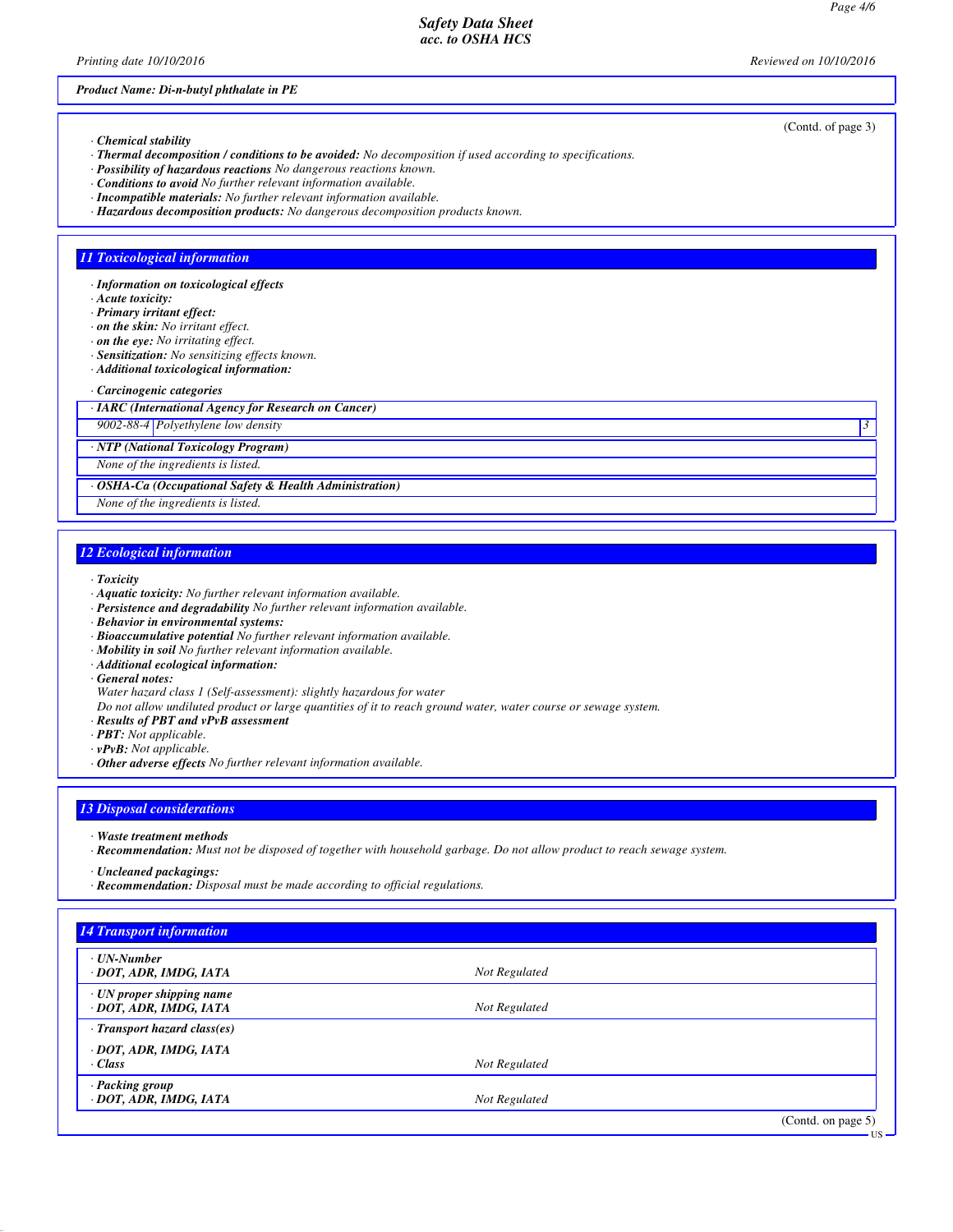*Printing date 10/10/2016 Reviewed on 10/10/2016*

*Product Name: Di-n-butyl phthalate in PE*

|                                                                            | (Contd. of page 4) |  |
|----------------------------------------------------------------------------|--------------------|--|
| <b>Environmental hazards:</b>                                              | Not applicable.    |  |
| $\cdot$ Special precautions for user                                       | Not applicable.    |  |
| $\cdot$ Transport in bulk according to Annex II of MARPOL73/78 and the IBC |                    |  |
| Code                                                                       | Not applicable.    |  |
| · UN "Model Regulation":                                                   | Not Regulated      |  |

# *15 Regulatory information*

| · Sara           | · Safety, health and environmental regulations/legislation specific for the substance or mixture |                |
|------------------|--------------------------------------------------------------------------------------------------|----------------|
|                  | · Section 355 (extremely hazardous substances):                                                  |                |
|                  | None of the ingredients is listed.                                                               |                |
|                  | · Section 313 (Specific toxic chemical listings):                                                |                |
|                  | 84-74-2 dibutyl phthalate                                                                        |                |
|                  | · TSCA (Toxic Substances Control Act):                                                           |                |
|                  | All ingredients are listed.                                                                      |                |
| · Proposition 65 |                                                                                                  |                |
|                  | Chemicals known to cause cancer:                                                                 |                |
|                  | None of the ingredients is listed.                                                               |                |
|                  | · Chemicals known to cause reproductive toxicity for females:                                    |                |
|                  | 84-74-2 dibutyl phthalate                                                                        |                |
|                  | · Chemicals known to cause reproductive toxicity for males:                                      |                |
|                  | 84-74-2 dibutyl phthalate                                                                        |                |
|                  | · Chemicals known to cause developmental toxicity:                                               |                |
|                  | 84-74-2 dibutyl phthalate                                                                        |                |
|                  | · Carcinogenic categories                                                                        |                |
|                  | · EPA (Environmental Protection Agency)                                                          |                |
|                  | 84-74-2 dibutyl phthalate                                                                        | $\overline{D}$ |
|                  | · TLV (Threshold Limit Value established by ACGIH)                                               |                |
|                  | None of the ingredients is listed.                                                               |                |
|                  | · NIOSH-Ca (National Institute for Occupational Safety and Health)                               |                |
|                  | None of the ingredients is listed.                                                               |                |
|                  | · Protective Action Criteria for Chemicals                                                       |                |
| $\cdot$ PAC-1:   |                                                                                                  |                |
|                  | 9002-88-4 Polyethylene low density                                                               | $16$ mg/m $3$  |
|                  | 84-74-2 dibutyl phthalate                                                                        | $15$ mg/m $3$  |
| $\cdot$ PAC-2:   |                                                                                                  |                |
|                  | 9002-88-4 Polyethylene low density                                                               | $170$ mg/m $3$ |
|                  | 84-74-2 dibutyl phthalate                                                                        | $1,600$ mg/m3  |
| $\cdot$ PAC-3:   |                                                                                                  |                |
|                  | 9002-88-4 Polyethylene low density                                                               | $1,000$ mg/m3  |
|                  | 84-74-2 dibutyl phthalate                                                                        | $9300*$ mg/m3  |
|                  |                                                                                                  |                |

*· GHS label elements The product is classified and labeled according to the Globally Harmonized System (GHS).*

*· Hazard pictograms*



*· Signal word Danger*

*· Hazard-determining components of labeling:*

*dibutyl phthalate*

*· Hazard statements H360 May damage fertility or the unborn child.*